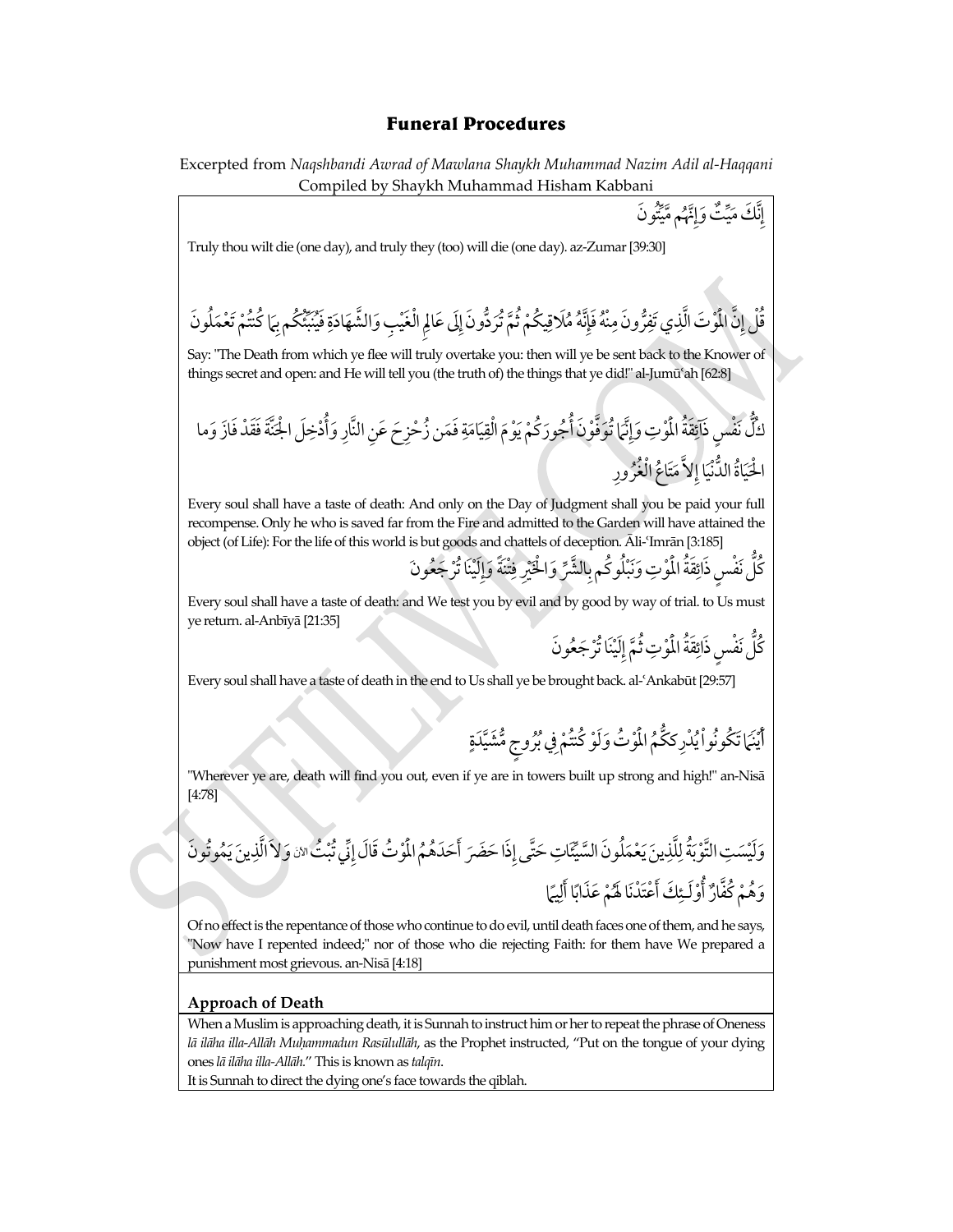It is Sunnah to recite Sūrah Yāsīn because the Prophet said, "Yāsīn is the heart of the Qur'ān: if someone reads it seeking Allāh and the hereafter, Allāh will forgive him his sins."

عن معقلبنيسارأنالنبيصلىااللهعليهوسلمقال: اقرأواعلىموتاكميس

And the Prophet said, "Read Yāsīn over your dead/dying ones."

It is preferred to bury the deceased within 24 hours, observing all guidelines of Islamic law (see *Reliance of the Traveller*, translated by Shaykh Nuh Ha Mim Keller, for full details). A summary from this books is presented here.

### **Washing the Dead**

#### WHO SHOULD WASH THE BODY

**Male:** his Muslim male relatives beginning with father; father's father; son; son's son; brother; father's brother; son of the father's brother; other males related to the deceased through father or son; any men related to the deceased; men not related to the deceased; the deceased's wife and finally his unmarriageable female relatives (mahram).

**Female:** her female relatives such as her daughter or mother; other women; her husband; and then a member of her unmarriageable male relatives (mahram).

It is recommended that the washer be trustworthy.

#### HOW TO WASH THE BODY

It is obligatory for the washer to keep the nakedness of the deceased covered while washing.

It is Sunnah that no one be present except the washer and an assistant.

It is preferable that the body be washed while clothed in an ankle-length shirt into which the washer inserts his hand from the sleeve or a tear in the seam, pouring water over the garment and washing the body under it. It is obligatory that the body be covered from naval to knees.

It is best to wash the body under a roof, and that cold water be used, except when necessary (or to heat it, such as to clean away filth that could not otherwise be removed, or when the weather is cold, since the deceased suffers from it just as a living person would).

It is unlawful to look at the nakedness of the deceased or touch it, except with a cloth or other material. It is recommended not to look at or directly touch the other parts of the body save with a cloth.

### It is recommended to:

- 1- force out waste from the stomach;
- 2- clean the private parts of filth;
- 3- give the body ablution (wuļū) like the ablution of a living person, turning the head when rinsing the mouth and nostrils so that no water reaches the stomach;
- 4- make the intention of performing the purificatory bath (ghusl), and then to wash the head, beard, and body each three times with water infused with sidr (lote) tree leaves, taking care each time to press the hand on the stomach in a downward stroke, leaning on it to force its contents out, but gently. The hair and beard should be gently combed with a wide-toothed comb so as not to pull any out. Any hair which comes out should be placed in the shroud.

#### It is Sunnah:

- 1- that the place of washing be on an incline so the head is highest and the water flows down away from it;
- 2- that incense be burned in a burner;
- 3- to put one's right hand on the shoulder of the deceased with the thumb on the nape of theneck so that the head does not loll, and brace the back up against one's right knee;
- 4- to have the helper pour abundant water during the process to obviate offensive odors from waste leaving the body;
- 5- to stroke the stomach firmly and effectively with one's left hand;
- 6- and when finished, to lay the deceased down again on his back with the feet towards the direction of prayer (qiblah).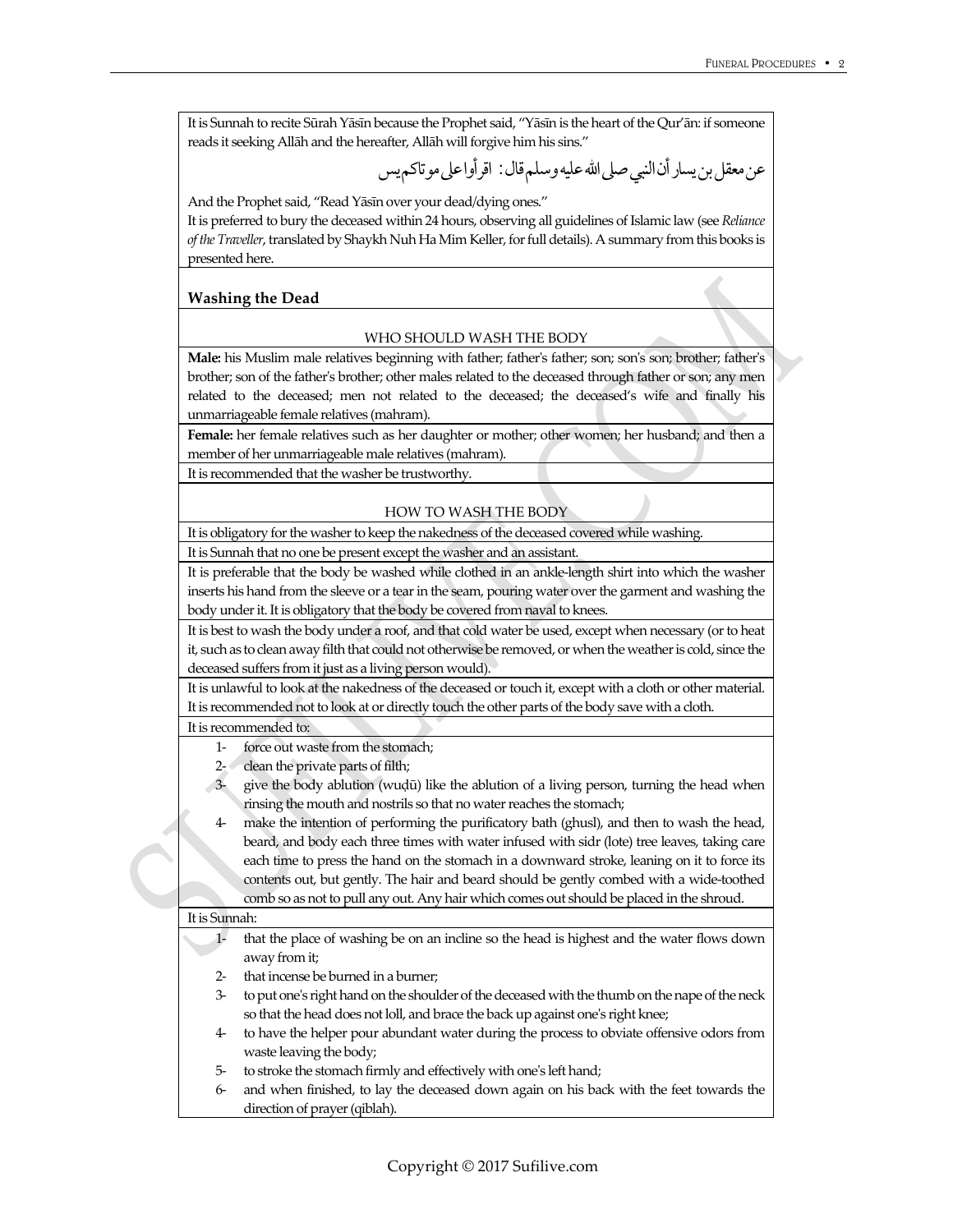If the body is not clean after three times, wash it an additional odd number of washings. It is Sunnah to add a little camphor to the water.

The obligatory minimum for this purificatory bath (ghusl) is that water reach all external parts of the body and it is obligatory to remove any filth (najāsa), if present. The body should be dried with a cloth afterwards.

If anything leaves the body after washing, only the affected area need be washed.

#### SHROUDING THE BODY

**Male:**recommended he be wrapped in three washed (not new) white shrouds, without an ankle-length shirt or turban, each shroud covering the whole body (unless the deceased was in a state of ihrām, in which case the head of the male or face of the female must be left uncovered).

**Female:**recommended she be dressed in a wraparound, headcover, and a shift, and that she be wrapped in two shrouds like those used for men in being white and washed, each of which covers her entire body.

The obligatory minimum for shrouding a man or woman is to completely cover their nakedness. For a man it is obligatory to cover the navel, the knees, and what lies between them, and for a woman, her entire body.

#### It is recommended:

- 1- to scent the shrouds with incense from aloes;
- 2- to sprinkle them with ħunuţ(an aromatic compound of camphor, reed perfume, and red and white sandalwood) and camphor;
- 3- to place cotton and ħunuţon the sevenapertures of the headand on the eight places that touch the ground in prostration;
- 4- and it is commendable to perfume the entire body.

If a person dies while in a state of ihrām, the conditions of ihrām remain on the body (no sewed cloth for men, no perfume).

# **The Funeral Prayer**

The communal obligation is fulfilled if a single mature Muslim male prays over the deceased, but it is recommended to pray it in a group.

# WHO SHOULD LEAD THE FUNERAL PRAYER

The person best suited to lead the funeral prayer as imam is the one who is best suited to wash the deceased from the males of the family and is given preference in leading the prayer even over the mosque's imam.

# PLACING THE BODY FOR THE FUNERAL PRAYER

In the funeral prayer itself, the enshrouded deceased is placed on a bier in front of the imam lying on the right side facing the direction of prayer (qiblah). It is recommended that the imam stand by the head of the deceased, if male, and by the posterior, if female.

# **Salatu-l-Janazah**

| <b>Funeral Prayer</b>                                                                                                                                                                                                      | صلأة الجنازة                                                                                                                                                                                                        |
|----------------------------------------------------------------------------------------------------------------------------------------------------------------------------------------------------------------------------|---------------------------------------------------------------------------------------------------------------------------------------------------------------------------------------------------------------------|
| F'ātabiru yā uli 'l-absār la'allakum tuflihūn.<br>Inna lillāhi wa inna īlayhi rāji'ūn. Șalātu 'l-<br>janāza 'ani 'l-ghā'ibīn alladhīna antaqalu ilā<br>rahmatillāhi min ummati Muhammad șall-<br>Allāhū 'alayhi wa sallam. | فَاعْتَبِرُوا يا أُولِي الأَبصارْ لَعَلَّكُم نَفْلِحونُ. إناَّ لله وإنَّا إليْهِ<br>راجعُونَ. صَلاةُ الجَنازةِ عَن الغائِبينَ الّذينِ أَنْقَلُوا إلى رَحْمةِ الله<br>من أُمَّةِ مُحَمَّدٍ (صلَّى اللهُ عليه وسلَّم) |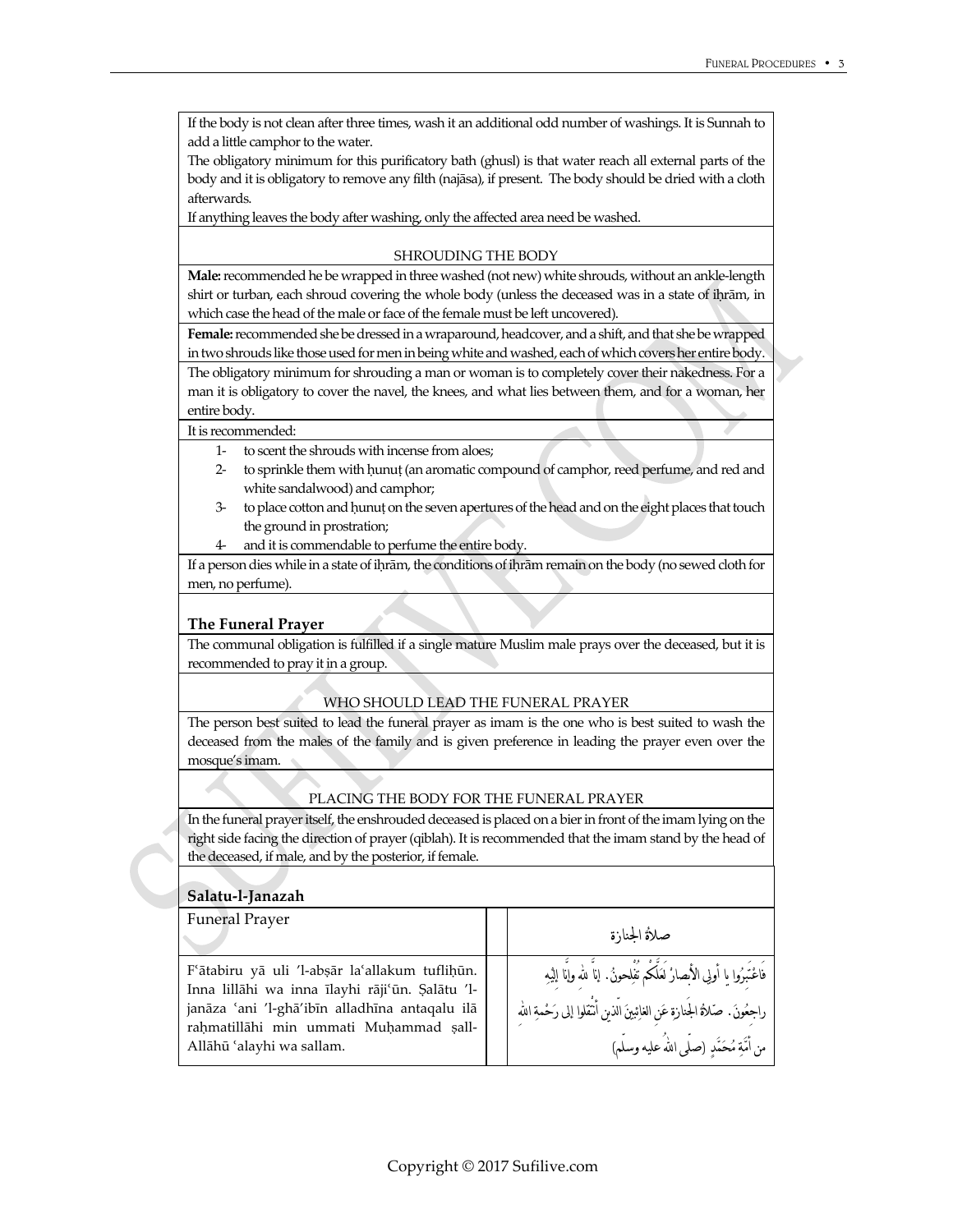| Therefore, take heed, O you who can see. Surely we belong to God and to Him we return. This<br>is the funeral prayer for the deceased who have parted to the mercy of God from the nation of<br>Muhammad 囊.                                                                                                                                                |                                                                                                                                                                                                                                                                                                                     |  |  |
|------------------------------------------------------------------------------------------------------------------------------------------------------------------------------------------------------------------------------------------------------------------------------------------------------------------------------------------------------------|---------------------------------------------------------------------------------------------------------------------------------------------------------------------------------------------------------------------------------------------------------------------------------------------------------------------|--|--|
| AT-TAKBĪRATU 'L-ŪLĀ (FIRST TAKBĪR)<br>Allāhū akbar.<br>God is Greatest!                                                                                                                                                                                                                                                                                    | التُكْبِرة الأولى:<br>الله أكبر                                                                                                                                                                                                                                                                                     |  |  |
| Subhānaka Allāhumma wa bi hamdika, wa<br>tabāraka ismuka wa ta'alā jadduka, wa jalla<br>thāna'uka, wa lā ilāha ghayruka. (In Shāfi'ī<br>madhab: Recite al-Fātiḥah)                                                                                                                                                                                         | سُبْحالَكَ اللَّهُمَّ وِحَمْدِكَ، وتُبارَكَ اسْمُكَ وتعالى جَدَكَ وجَلَّ<br>ثنائك ولا إلهَ غَيْرُك                                                                                                                                                                                                                  |  |  |
| Glory and praise be to You, O my God. Great is Your Praise, and there is not god but You. (In<br>the Shāfi'ī Madhhab: Recite al-Fātiḥah).                                                                                                                                                                                                                  |                                                                                                                                                                                                                                                                                                                     |  |  |
| AT-TAKBĪRATU 'TH-THĀNĪYA (SECOND<br>TAKBĪR)<br>Allāhū akbar.<br>God is Greatest!                                                                                                                                                                                                                                                                           | التكبيرة الثانية :<br>اللهُ أكبر                                                                                                                                                                                                                                                                                    |  |  |
| Allāhumma șalli 'alā Muḥammadin wa 'alā āli<br>Muhammadin, kama şallayta 'alā Ibrāhīma wa<br>'alā āli Ibrāķīma innaka hamīdun majīdun.<br>Allāhumma bārik 'alā Muhammadin wa 'alā āli<br>Muhammadin, kamā bārakta 'alā Ibrāhīm wa<br>'alā āli Ibrāhīma, innaka hamīdun majīdun.                                                                            | اللَّهُمَّ صَلْ على مُحَمَّدٍ وعلى آلَّ مُحَمَّدٍ كما صَلَيْتَ على<br>[براهيمَ وعلى آل إبراهيمَ إنكَ حَميدٌ مَجيدٌ'. اللَّهُمَّ بارك علي<br>مُحَمَّدٍ وعلى آلَ مُحَمَّدٍ كما بارَكَتَ على إبراهيمَ وعلى آلَ<br>إبراهيمَ إنكَ حَميدٌ مَجيدٌ .                                                                        |  |  |
| O God! Exalt Muhammad and the family of Muhammad, as You have exalted Abraham and<br>the family of Abraham. Truly, You are the Praised, the Glorious. O God! Bless Muhammad<br>and the family of Muhammad, as You have blessed Abraham and the family of Abraham.<br>Truly, You are the Praised, the Glorious.                                             |                                                                                                                                                                                                                                                                                                                     |  |  |
| AT-TAKBĪRATU TH-THĀLITHA (THIRD<br>TAKBIR)<br>Allāhū akbar.<br>God is Greatest!                                                                                                                                                                                                                                                                            | النُكبِرة الثالثة:<br>لله أكه                                                                                                                                                                                                                                                                                       |  |  |
| Allāhumma 'ghfir li hayyinā wa mayyitinā wa<br>shāhidinā wa ghā'ibinā wa saghīrinā wa<br>kabīrinā<br>dhakarinā<br>unthānā.<br>wa<br>wa<br>Allāhumma man ahyaytahū minna fa ahyihi<br>'alā al-Islām wa man tawaffaytahū minnā fa<br>tawaffahū 'alā al-īmān. Allāhumma 'ghfir<br>lahum wa 'rhamhum. Allāhumma lā taḥrimnā<br>ajrahum wa lā taftinā b'ādahum. | اللَّهُمَّ اغْفِرْ لِحَيْنا ومَيْنا وشاهدِنا وغائِبنا وصَغيرَنا وكَبيرَنا<br>ذَكَرِنا وأنثانا . اللَّهَمَّ مَن أَحْيَيْتُهُ منا فَأْخَيِهِ على الإسْلامِ وِمِن<br>.<br>تَوْفَيْتُهُ منّا فَنَوَفْهُ على الإِبِمانِ. اللَّهُمَّ اغْفِرْ لَهُم وارْحَمْهُم اللَّهُمَّ لا<br>تحْرِمْنا أَجْرَهُم ولا تفتِّنا بَعْدَهُم |  |  |
| O God! Forgive our living and our dead, our present and our absent ones, our young and our<br>old, our male and our female. O God! To those of us whom You have granted life, make them                                                                                                                                                                    |                                                                                                                                                                                                                                                                                                                     |  |  |

live according to the religion of Islam, and whosoever You cause to die, cause to die in faith. O God! Forgive them and have mercy on them. O God! Do not deny us their reward (and) do not lead us astray after them (i.e. after their death).

J.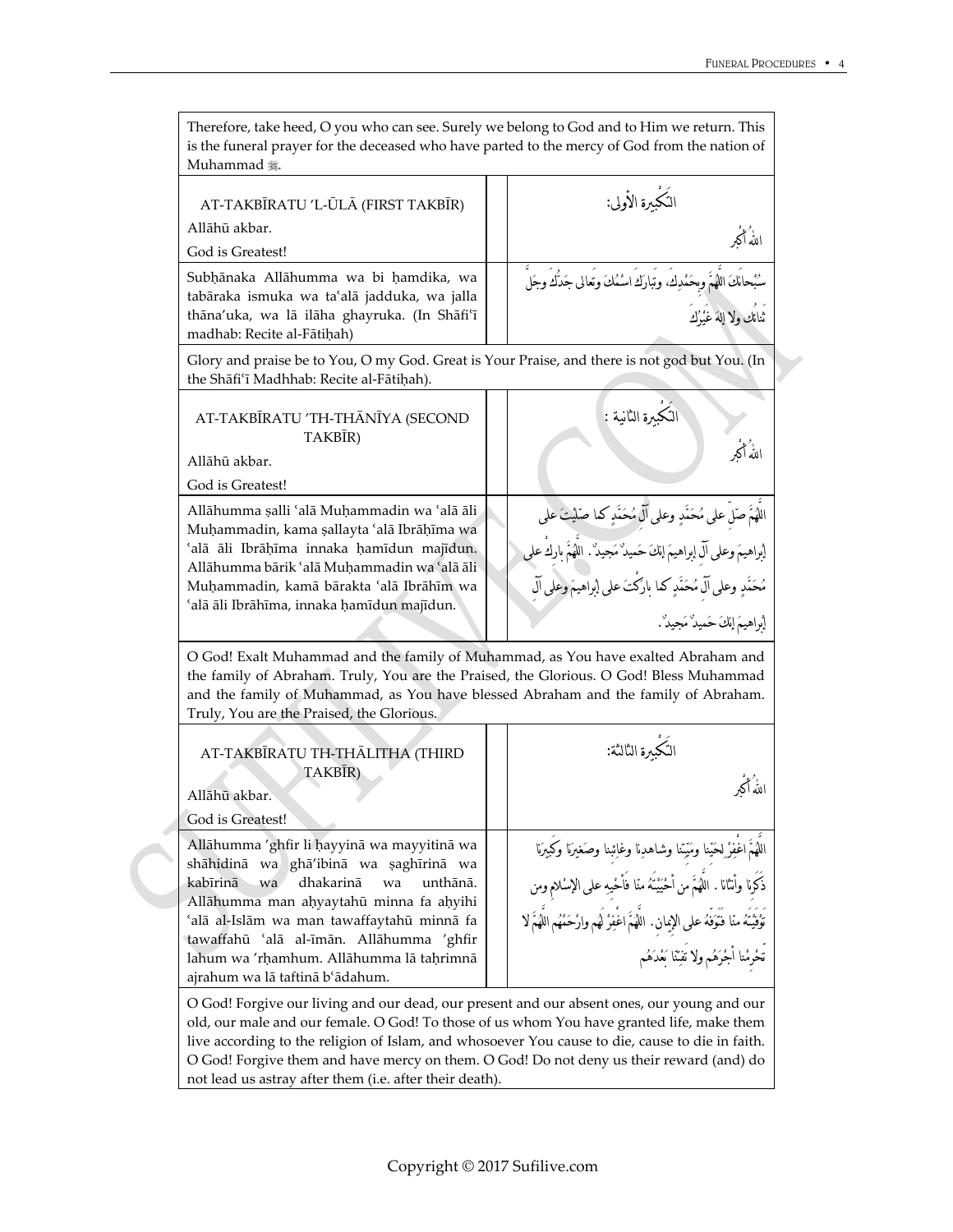After the third takbīr one supplicates for the deceased. In addition to the standard supplication mentioned

Allāhuma hādhā ¿abduka wa 'bnu ¿abdika, kharaja min rawhi 'd-dunyā wa sa'atihā, wa mahbūbuhu wa aħibbā'uhu fīhā ilā Ƹulmati 'l-qabri wa mā hūwa lāqīh. Kāna yashadu an lā ilāha illa Anta waḥdaka lā sharīka laka wa anna sayyīdinā muhammadan  $\alpha$ abduka wa rasūluka wa Anta  $\bar{A}$ 'alamu bihi minnā. Allāhuma innahu nazala bika wa Anta khayru manzūlin bihi wa asbaha faqīran ilā rahmatika wa Anta ghanīyyun 'an 'adhābihi wa qad j'ināka rāghibīna 'ilayka shufa¿āun lahu. Allāhuma in kāna muḥsinan fa zid fī iḥsānihi. Wa in kāna musīyyan fatajāwaz 'anhu wa laqqihi bi-raḥmatika riḍāka wa qihi fitnata 'l-qabri wa 'adhābahu wa afsah lahu fī qabrihi. Wa jāfī 'l-arda 'an janbayih wa laqqahi birahmatika al-amna min 'adhābika hatā tab'athhu āminan ilā jannatika bi-rahmatika yā Arhama 'r-Rāħimīn.

اللَهم هذا عبدكَ وابن عبدك، خرج من روح الدنيا وسعتها، ومحبوبه وأحباؤه فيها إلى ظُلمة القبر وما هو لاقيه، كَان يشهد أن لا إله إلا أنت وحدكَ لا شريك لك، وأن سيدنا محمداً عبدكَ ورسولك، وأنت أعلَم بِه منا، اللهم إنه نَزلَ بِك، وأنت خيرُ مَنزُولٍ بِه، وأصبَحَ فقيراً إلى رَحمَتكَ، وأنتَ عذابِه، وقَد جِئناكَ راغبين إلَيك شفَعاء لَه، اللَّهم إن كَان محسناً فَزِد في إحسانه، وإن كَان مسيئاً فتَجاوز عنه، ولَقه رضاك، وقه فِتنة القَبرِ وعَذابَهُ، وأفسَه الأَرضَ عَنْ جَنبَيه، ولَقَه مِرَحَمَتِكَ الأَمنَ من حتَّى تَبعثَه آمناً إلى جنتك بِرحمَتك يا أَرحم الراحمين

O Allah, this is Your slave, and son of Your slave. He has left the zephyr of this world and its spaciousness, in which were the things and people he loved, for the darkness of the grave and that which he will meet. He testified that there is no god but You alone without a partner, and that Muhammad is Your slave and messenger. You know him better than we. O Allah, he has gone to remain with You, and You are the best to remain with. He is now in need of Your mercy, and You have no need to torment him. We come to You in desire for You, interceding for him. O Allah, if he did well, treat him the better, and if he did wrong, disregard it and through Your mercy show him Your good pleasure and protect him from the trial and torment of the grave. Make his grave spacious for him and distance the earth from his sides, and through Your mercy protect him from Your torment until You raise him and send him

safely to Your paradise, O Most Merciful of the Merciful.

If it is the funeral of a child, one may add to this:

Allāhuma aja¿ālhu faraţān li abawayhi wa salafan wa dhukhran wa 'izatan wa i'tibāran wa shafīyy'an wa thaqil bihi mawāzīnahumā wa afrigha 's-sabra ¿alā qulūbihimā.

اللهم اجعله فَرطاً لأبويه، وسلَفاً وذُخراً وعظَةً واعتباراً وشفيعا،ً وثَقَّل بِه موازينهما، وأفرِغِ الصبر على قُلوبِهِما

O Allah, send him ahead to smoothe the way for his parents, and make him a reason for reward, a treasure, admonition, reflection, and intercessor. Make the scales of their good deeds heavy through him, and fill their hearts with patience.

| AT-TAKBĪRATU 'R-RĀBI'A (FOURTH<br>TAKBIR)                          | النكبيرة الرّاسةُ:                                                             |
|--------------------------------------------------------------------|--------------------------------------------------------------------------------|
| Allāhū akbar.                                                      | الله أكثرُ                                                                     |
| God is Greatest!                                                   | اللّهم لا تُحرْمْنا أَجْرَهُم ولا تفْتِنا بعدهم واغْفِرْ لنا ولهم <sup>ا</sup> |
| <b>TASLIM</b>                                                      | تسليم                                                                          |
| as-salāmu<br>'alaykum<br>right)<br>(1)<br>the<br>wa<br>rahmatullāh | إلى اليَمينِ: السَّلامُ عَلَيْكم ورَحْمَةُ الله                                |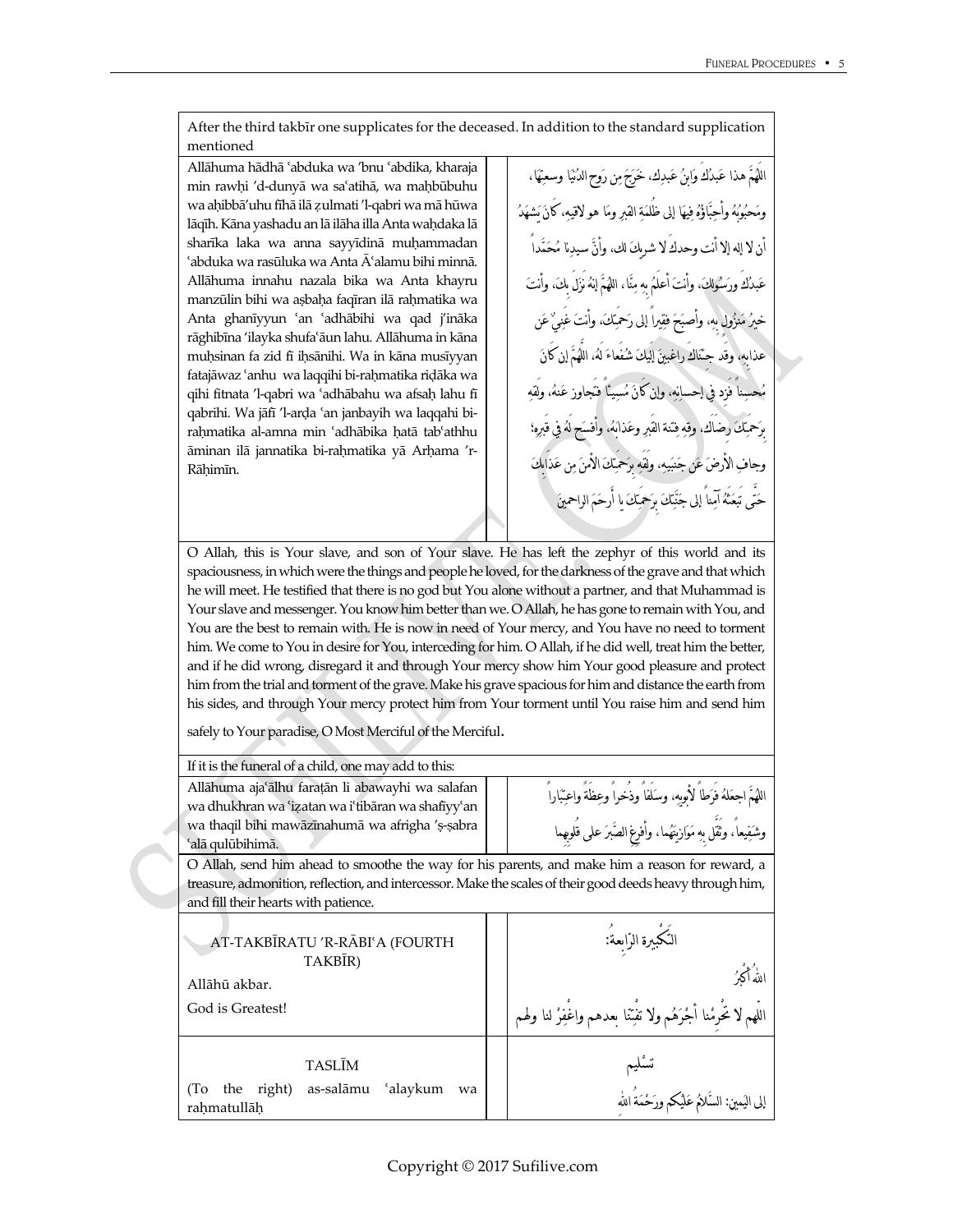| Peace be upon you and the mercy of God.                                                |                                                                                                                                                        |
|----------------------------------------------------------------------------------------|--------------------------------------------------------------------------------------------------------------------------------------------------------|
| left)<br>as-salāmu<br>ʻalaykum<br>the<br>(To<br>wa<br>rahmatullāh                      | إلى اليَسار: السَّلامُ عَلَيْكُمْ ورَحْمَةُ اللَّه                                                                                                     |
| Peace be upon you and the mercy of God.                                                |                                                                                                                                                        |
| DU'A (SUPPLICATION)                                                                    | دُعاء                                                                                                                                                  |
| Allāhumma 'ghfir li aḥyā'inā wa 'rḥam<br>mawtānā washf'i mardānā bi hurmati 'l-Fātihā. | اللَّهُمَ اغْفِرْ لأَحْيائِنا وارْحَمْ مَوْتانا واشْفِ مَرْضانا والصُرْ<br>سُلْطانَنا بِحُرْمَةِ من أَرْسَلَنَهُ رحْمة لْلعالمين وبِسرّ سُورة الفاتِحة |

O God! Forgive the living and have mercy on our dead, and cure our sick, by the sanctity of al-Fātihā.

When the imam finishes with Salams, a latecomer goes on to complete the remaining number of times of saying takbīr and the other spoken elements, and then finishes with his own Salams.

#### LATECOMERS

It is recommended that the body not be lifted until the latecomers finish their prayer. Someone who has missed praying a funeral prayer until after the deceased has been buried may pray it at the grave.

Burial should proceed immediately after the funeral prayers and not be delayed, except for the responsible family member.

#### **Funeral Procession**

It is Sunnah to follow the bier and scholars recommend reciting the tahlīl (lā ilāha illa-Allāh) in a loud voice in unison.

It is best if the bier is carried by its poles sometimes by four men and sometimes by five, the fifth being between the two forward poles and they walk faster than usual but they should not trot

# **The Grave**

The grave should be the height of an average man with his arm fully extended upward.

The grave is dug so the deceased will lie with his/her face to qiblah when placed on his/her right side, which is obligatory.

It is preferred to shape the grave not as a straight trench, but with a parallel lateral hollow large enough for the body to fit (lahd).

It is disliked to bury the deceased in a coffin, unless the earth is soft or moist.

# **Burial**

Men should bury the dead, whether male, or female, in which case the most suited is the husband, if able and then those listed in the funeral prayer preference.

It is preferable to conceal the grave with a cloth while placing the body in it. The head of the deceased is placed at the foot of the grave and the body is slid from the bier headfirst until the feet come to rest at the foot of the grave.

It is recommended for the person burying the deceased, who is standing in the grave receiving the body to say:

بِسِم الله وَ على ملّة رَسُولِ الله .<br>بِسِم الله وَ على ملّة رَسُولِ الله

In the name of Allāh and according to the religion of the Messenger of Allāh.

He also should supplicate on behalf of the deceased. He should place a block as a pillow for the deceased and pull back the shroud enough for the deceased's cheek to rest on the block.